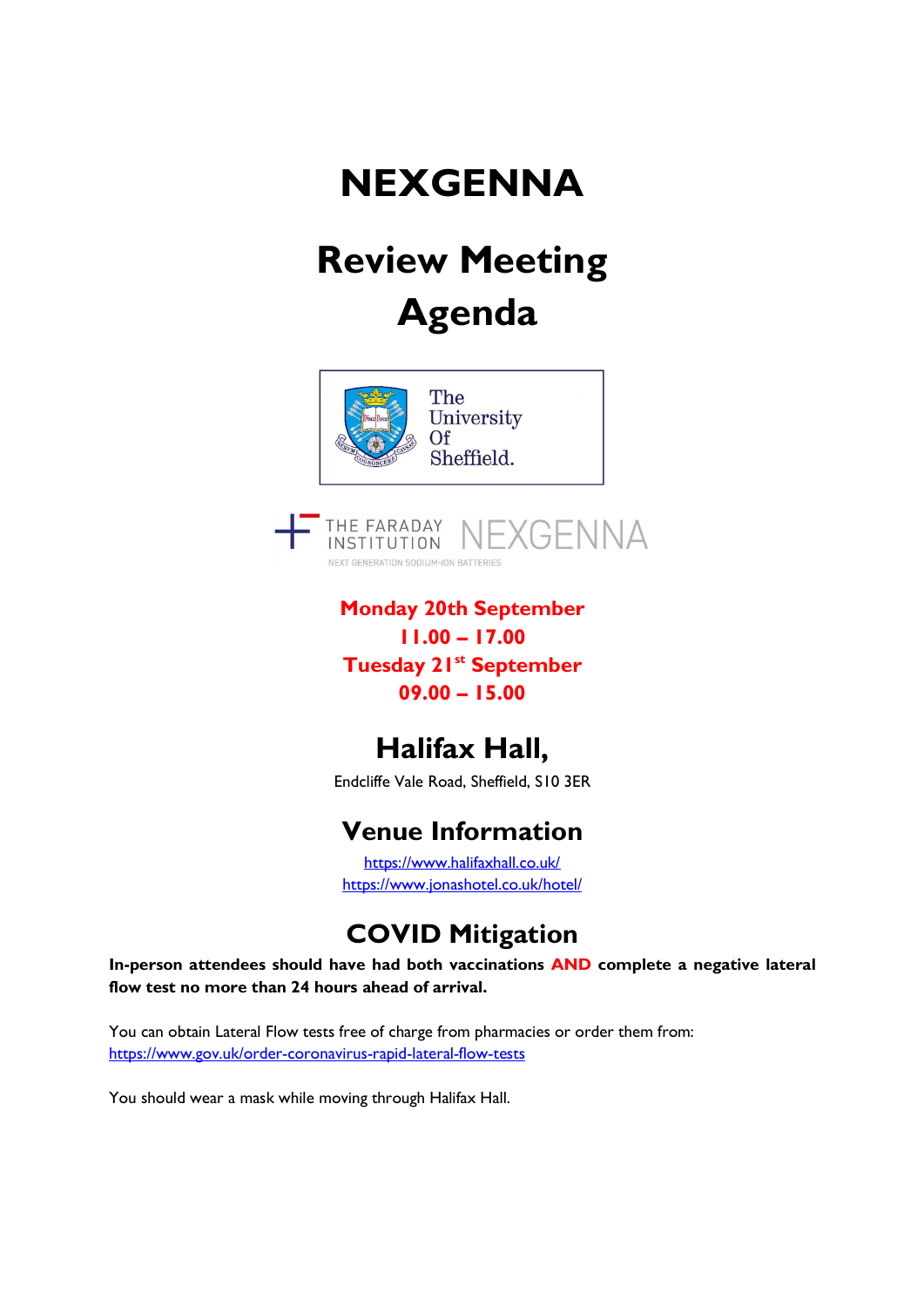### Day One PI Project Meeting

| 15.30 | <b>PI Arrivals</b>                                                                                                                                                                                                                                                                                                                        |
|-------|-------------------------------------------------------------------------------------------------------------------------------------------------------------------------------------------------------------------------------------------------------------------------------------------------------------------------------------------|
| 16.00 | <b>PI Project Meeting</b><br>1. Project Status<br>a. Timing Plan - any recommendation for revisions in<br>direction<br>b. Materials Status and Downselection<br>c. Scale-up and commercialisation<br>d. Opportunities for collaboration<br>e. Fl reporting<br>f.<br><b>Finances</b><br>Benchmarking<br>g.<br>2. A.o.B.<br>3. Next Meeting |
| 19.00 | <b>Dinner</b>                                                                                                                                                                                                                                                                                                                             |
|       | <b>PDRA Day</b>                                                                                                                                                                                                                                                                                                                           |

- 10.30 Arrival
- 11.00 Welcome
- 11.05 Flash presentations 2 slides each
- 12.00 Lunch with informal poster session
- 14.00 Group activity with fun collaboration ideas for Dragon's den
- 15.00 Coffee Break
- 15.15 Dragon presentations
- 16.00 Break for check-in
- 17.00 Activity or Bar
- 19.00 Dinner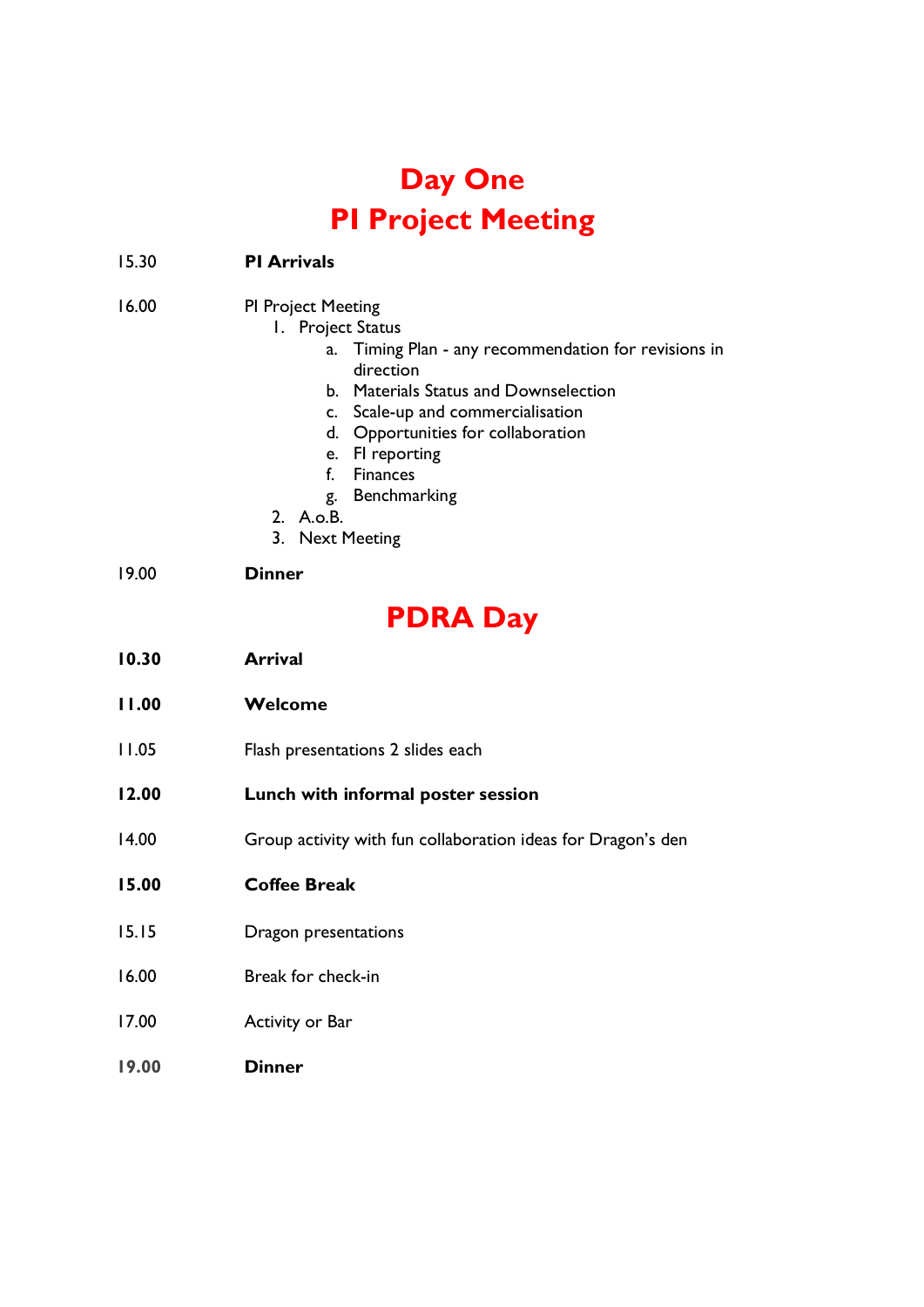## Day Two – Review Meeting

| 08.30 | Coffee                                                                                                                     |
|-------|----------------------------------------------------------------------------------------------------------------------------|
| 08.45 | Welcome<br><b>Dr Nik Reeves McLaren</b>                                                                                    |
|       | Session 1 - Chair: Dr Nik Reeves McLaren                                                                                   |
| 09.00 | Dr Robert House - Oxford<br>Na-ion cathodes: from order to disorder                                                        |
| 09.30 | Dr Peter Gross - Sheffield<br><b>Materials for Rock-Solid Battery Solutions</b>                                            |
| 09.50 | Dr Abinav Tripathi - St Andrews<br>Sn based negatives for Na-ion batteries                                                 |
| 10.10 | Dr Jung-In Lee - Cambridge<br>2D Transition metal dichalcogenides for the next-generation rechargeable<br>battery          |
| 10.30 | <b>Refreshment Break</b>                                                                                                   |
|       | Session 2 - Chair: Dr Eddie Cussen                                                                                         |
| 11.00 | Dr Siân Dutton - Cambridge<br>lonic liquid@ MOF framework composites - the influence of mesoporosity                       |
| 11.30 | Dr Aamod Desai - St Andrews<br>Rapid and Efficient Synthesis of Organic Anodes                                             |
| 11.50 | Dr Valerie Seymour - Lancaster<br>Insights into structure and mechanisms of organic anode materials by solid-<br>state NMR |
| 12.10 | <b>Lunch and Networking</b>                                                                                                |